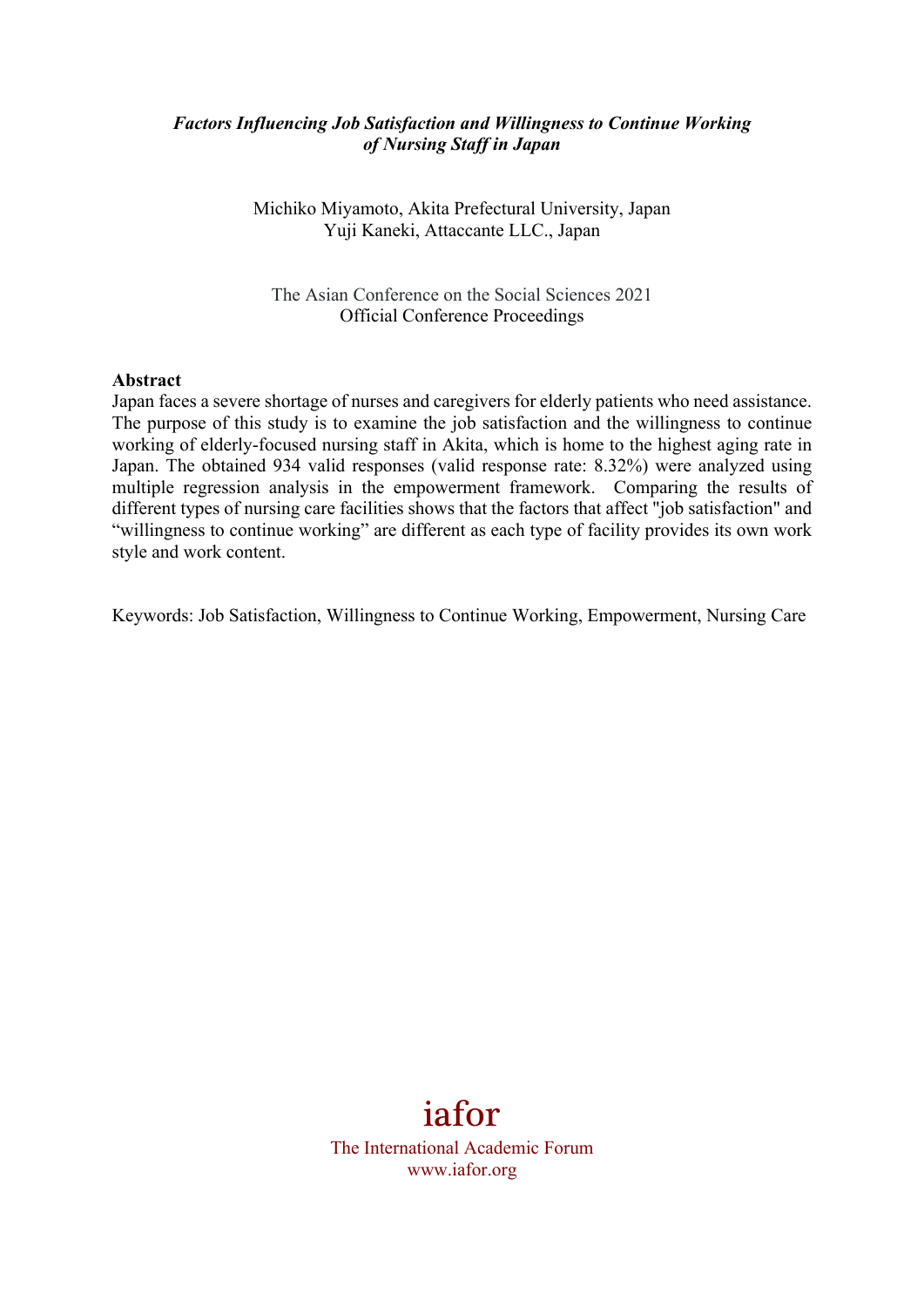## **Introduction**

Japan has the oldest population in the world; 27.7 percent of its population in 2017 was over 65 years of age, according to its Census (Statistics Bureau of Japan 2018). There is also an increase in the number of older people who have complex needs. When elderly people have significant health needs that cannot be met if they continue to live alone, it may be time to consider assisted living. In 2000, the Long-Term Care Insurance Act (LTCI) was introduced by the Japanese government, and it provides benefits to over five million persons who are 65 years and older, which is about 17% of this age population. All Japanese aged 40 and over contribute to the LTCI by paying a premium that varies according to their income, while people aged 65 and over can access its benefits (Campbell et al 2010; Tamiya et al 2011). Those benefits and the beneficiary's level include institutional, home, and community-based services, and are determined by a local committee, who uses the results of a standardized questionnaire on daily living activities alongside a report from the enrollee's physician.

The shortage of care facilities, as well as healthcare workers, is known, especially in populated urban areas. Elderlies who need assisted living are classified into 7 levels: two support levels and five care levels. The different levels of required care under LTCI as follows.

Support 1: Basic daily activities (IADL) can be performed almost entirely by him/herself, but will requires some form of support in IADL in order to prevent any progression to a later state. Support 2: The ability to perform IADL is slightly reduced compared to Support 1 and the patient requires some support to maintain or improve functions.

Nursing care 1: The ability of IADL further decreased from the state requiring support. The patient's condition requires partial care for excretion and bathing.

Nursing care 2: In addition to the condition requiring Nursing care 1, the patient requires partial nursing care for walking or getting up.

Nursing care 3: The IADL and ADL (*i.e.*, activities of daily living) are significantly reduced from the state of Nursing care 2, and it is impossible to stand up, walk, excretes, bathe, or puts on and takes off clothes by him/herself. The patient requires more intensive care.

Nursing care 4: The ability to move is significantly lower than in Nursing care 3 and it is difficult to perform almost every aspect of daily life without nursing care.

Nursing care 5: A state in which the ability to move is further reduced than in the state of Nursing care 4 and communication of intention is difficult. It is impossible to live a daily life without active nursing care.

Table 1 lists types of long-term/short-term care services available for Nursing care levels 1~5. The institutional services are only available for those classified as "nursing care required" levels. The amount of nursing-care insurance payments a senior receives depends on the assessed level, *i.e.* each nursing care requires an appropriate level for assistances. The individual settles the difference between the received payment and the fee charged by the nursing home. In 2015, the Revised Long-Term Care Insurance Act limited special nursing home accommodation to elderly people requiring nursing care level 3 or higher. The elderly with nursing care level 3 are those who cannot stand up or walk and need full support for the toilet.

In Japan, there are several services are available for dependent elderlies; special nursing homes, private nursing homes, group homes, long-term senior healthcare facilities, small scale multipurpose home-care nursing, and home-visit nursing care stations which aim for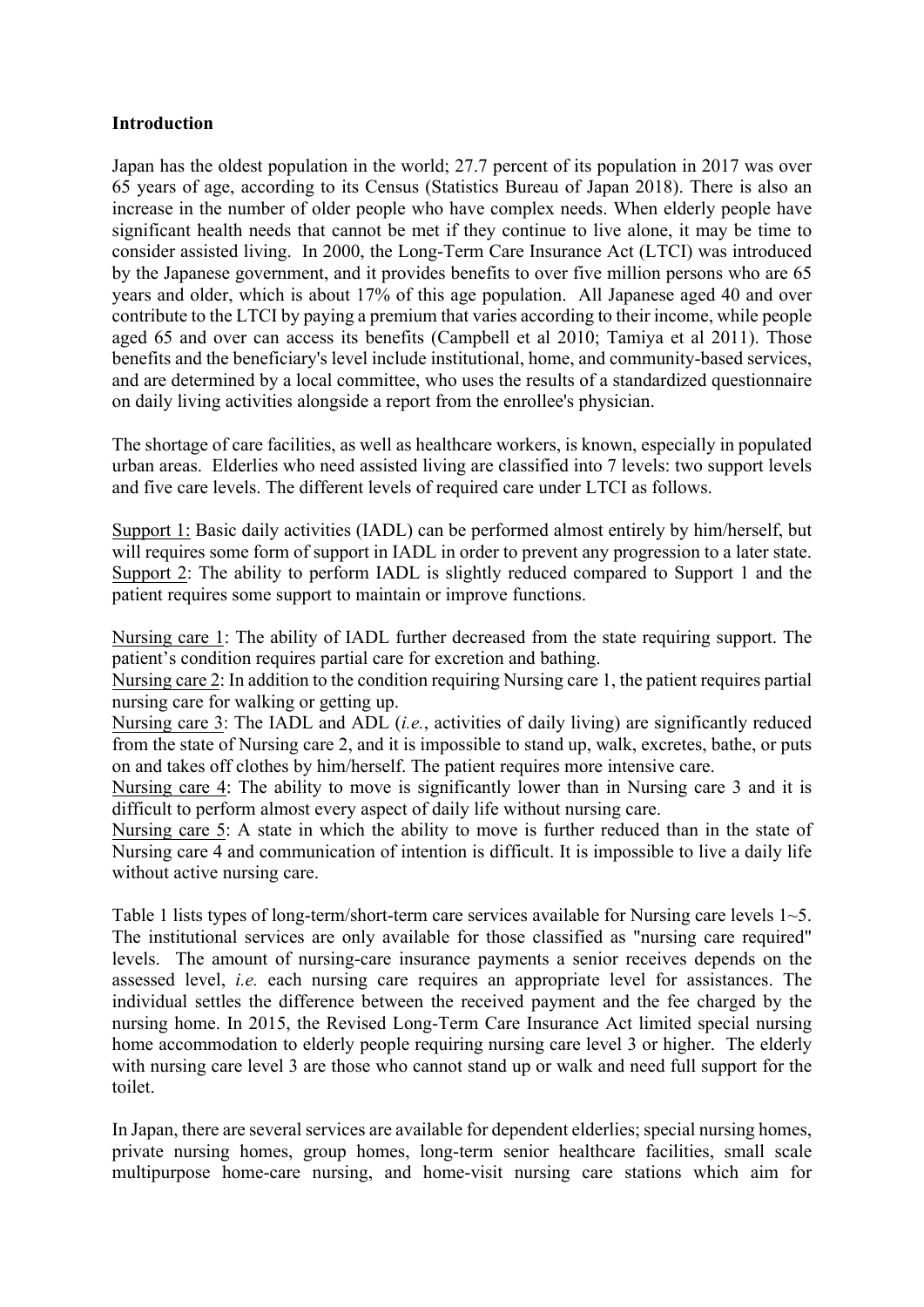comprehensive terminal care at home or support home care. Different types of nursing homes provide different types of care.

In this study, we examine the job satisfaction and the willingness to continue working of elderly-focused nursing staff in different types of nursing care services. Studies on job satisfaction of nursing care can help to identify problems and develop strategies for the improvement of care staffs' working conditions. Previous studies in Japan concerned overall nursing care staffs' job satisfaction. Learning about the job satisfaction level of people working at different types of nursing homes may provide valuable information to help the retention of nursing staffs.

Table 1: Varieties of Care Services Available for Nursing Care Required Level 1-5 Home-visit Services

Source: Health and Welfare Bureau for the Elderly, Ministry of Health, Labor and Welfare (2016)

# **1. Literature Review**

Japan faces a severe shortage of nurses and caregivers. Nursing jobs in Japan are perceived as one of "3K" jobs: Kitsui (hard/difficult), Kitanai (dirty), Kiken (dangerous) respectively (Tierney et al. 1994), as they are involved in body excreta and the sickness (Wolf 1986). Caregivers are also considered as one of the "3K" jobs, as pay is low, working conditions are demanding, and turnover is very high (Kingston 2011). In 2017, the ratio of job offers to job seekers in caregiving was more than 3.5, while those of entire industries were 1.5 in Japan. In addition to the current shortage, the estimated demand for nursing caregivers is estimated to be around 260,000 in 2020 and about 550,000 in 2025. To solve this problem, about 60,000 new caregivers would need to be recruited annually (Ministry of Health, Labor and Welfare 2018). While such negative images are strong, some think it is rewarding because caregivers are close to the lives of elderly people with disabilities, and those elderly are grateful to caregivers for their nursing care and some feel great joy in the connection with people. Many people seem to take pride in nursing care.

# **1.1. Motivation Theories**

For people in nursing care to be satisfied with their work, they need to be motivated and inspired. Various motivation theory has been introduced since the 1940s. Classic Maslow's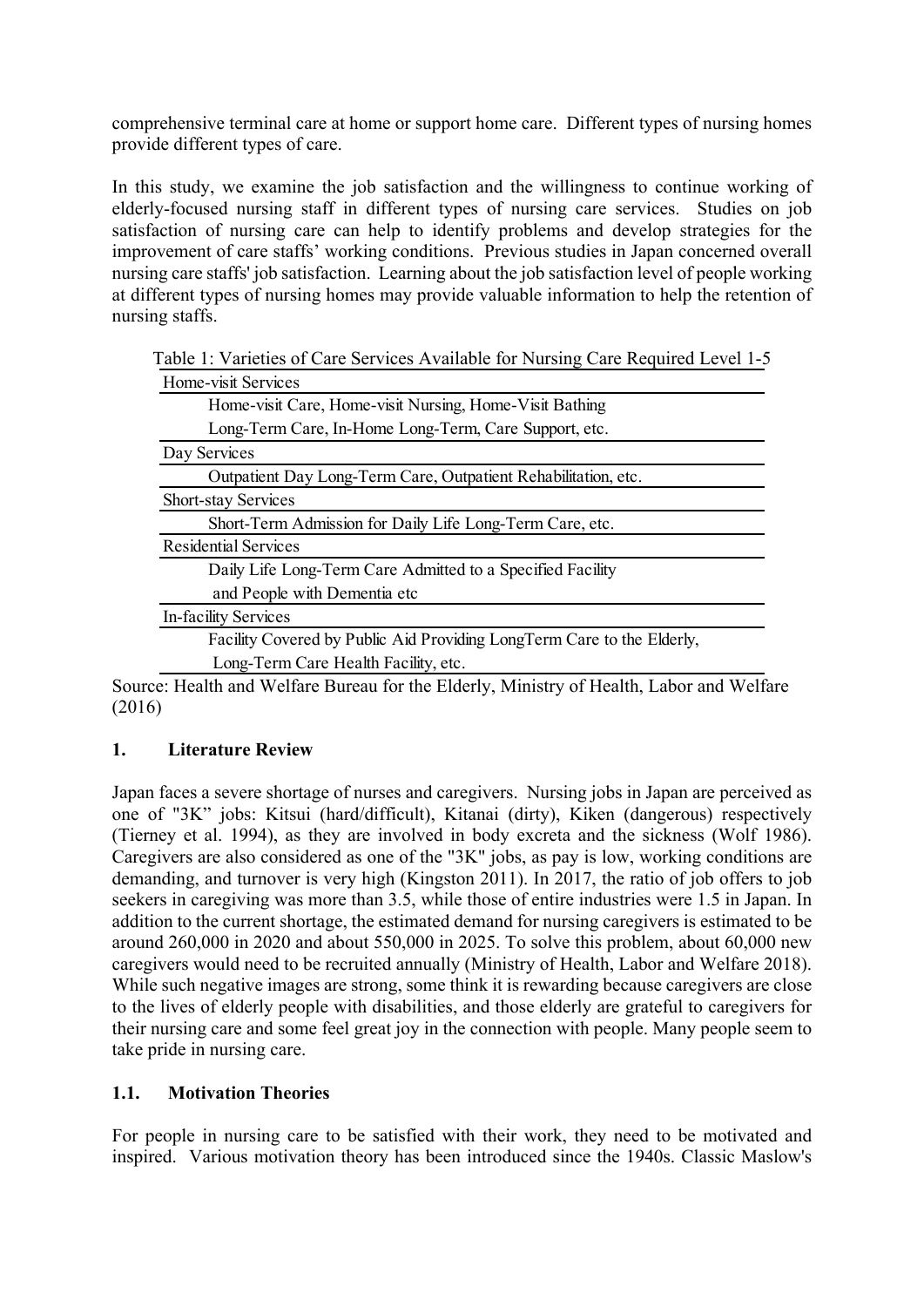hierarchy of needs (1943) attempted to posit human needs in a five-level hierarchy that assumes humans constantly grow toward self-actualization.

The first level is "physiological need", which is considered to be a basic and instinctual need to live. The second level is "safety desire", the need to avoid crisis, and the third level belongs to the need for love and belonging. It is regarded as "social desire". These three are low-order needs, which are the desires to satisfy externally. The fourth desire is called "esteem", the need to be recognized by others, and the fifth desire is "self-actualization", the need to elicit one's abilities. Later, Maslow (1971) added a sixth level to the hierarchy of needs: the "intrinsic values (self-transcendent)," which brings the individual what he/she termed "peak experiences" in which they transcend their concerns and see from a higher perspective.

At the workplace, people can be rewarded in different forms, *i.e.*, money, prizes, desirable activities or outcomes, praise, or recognition. Some research has examined the impact of financial rewards on motivation at work (Fang & Gerhart 2012; Kuvaas 2006). After they metaanalyzed 60 experimental and nonexperimental studies, Byron & Khazanci (2012) found that creativity-contingent rewards tend to increase creative performance, and are more positively related to creative performance when individuals are given more positive, contingent, and taskfocused performance feedback and are provided more choice (and are less controlled). Selfdetermination theory suggests that some rewards can undermine autonomous motivation, *i.e.* the undermining effect, and are therefore associated with less positive outcomes (Deci & Ryan 1985).

Herzberg's motivation theory, or the two-factor theory, suggests that there are two factors that an organization can adjust in order to influence motivation in the workplace (Herzberg et al. 1959). Herzberg et al. defined those two factors in deciding employees working attitudes and level of performance, named "Motivation" and "Hygiene Factors." Motivation Factors are Intrinsic Factors that will increase employees' job satisfaction; Hygiene Factors are Extrinsic Factors to prevent any employees' dissatisfaction. They suggested that in order to increase employees' performance or productivity, Motivation factors must be addressed.

Kanter's (1977, 1993) Theory of Structural Power in Organizations explains the origins of empowerment in a large organization. According to Kanter's theory, empowered workers have a high degree of access to these workplace empowerment structures and will be more productive. Laschinger et al. (2009) examine the influence of empowering work conditions and workplace incivility on nurses' experiences of burnout and important nurse retention factors, such as job satisfaction, commitment, and turnover intentions.

In this study, we regard empowerment as a factor that brings out the abilities of staff working at nursing homes. From the theory of Maslow and Herzberg, we assume that empowerment is divided into intrinsic parts such as motivational factors and extrinsic parts such as hygiene factors. We consider the factors that lead to job satisfaction from both "intrinsic empowerment" that derives the staff's abilities intrinsically and "extrinsic empowerment" that derives exogenously.

# **1.2. Nurses and Caregivers' Job Satisfaction and Willingness to Continue Working**

Studies on job satisfaction and job stress of nurses and caregivers working at long-term care services are important and have been conducted in Japan and around the world. Ogata et al. (2015) researched staff turnover in nursing homes in Japan. They investigated nurses and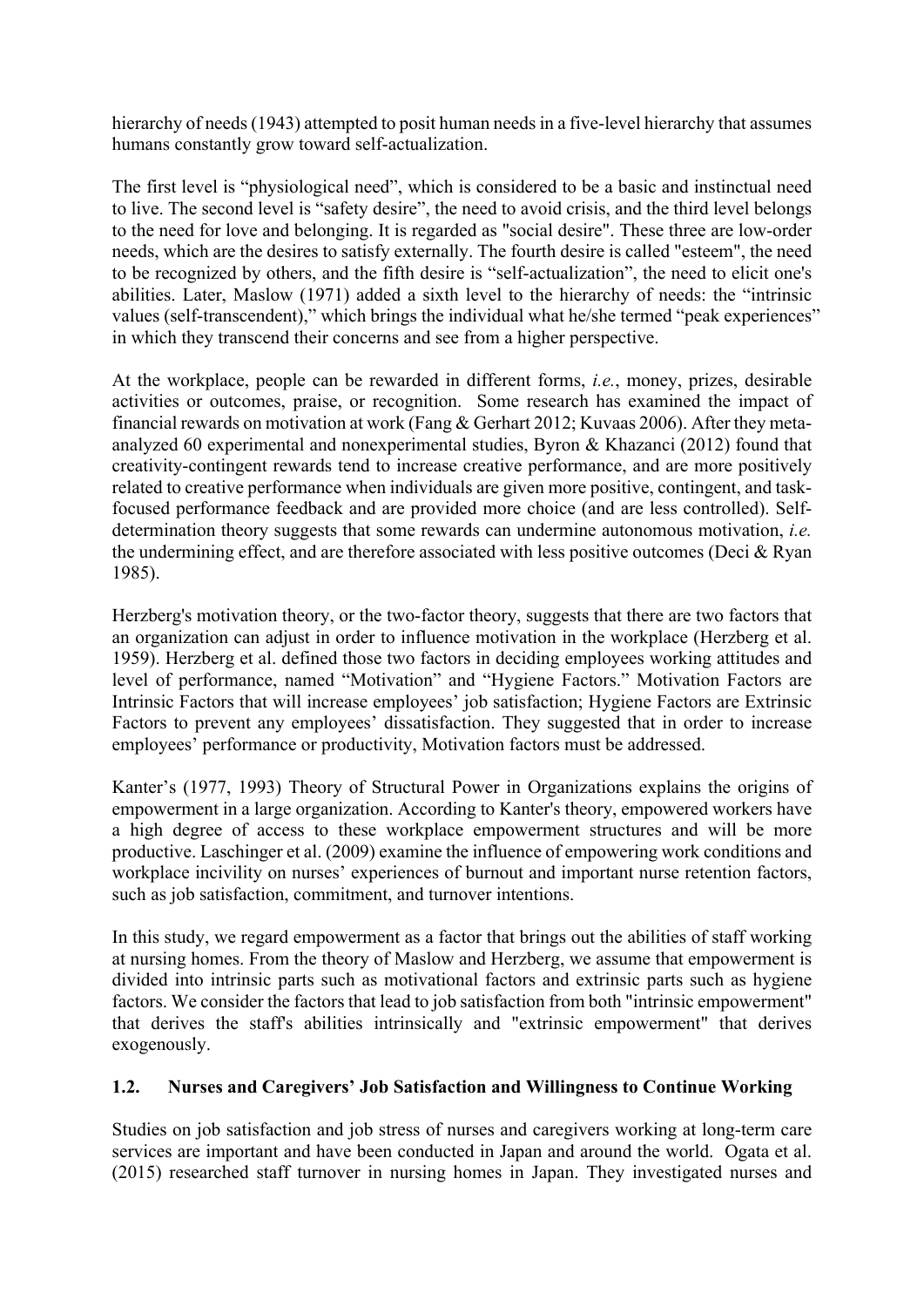caregivers employed at nursing homes in Japan on their working conditions and their intention to continue their work. They performed a covariance structure analysis to verify the causal relationship among factors that affect their organizational commitment, their coping strategies for intergroup conflict, and their intention to continue working. As a result, to prevent turnover, it is necessary to increase organizational commitment, actively exchange information between staff and management, improve a career up system for nursing staff, increase human resource education, create support systems, and foster the continuous education of nursing staff.

Yamaji et al. (2014) conducted a questionnaire survey on factors related to employee satisfaction regarding the work environment of elderly nursing care facilities from directors' and staff's points of view. Their results indicate that the employee satisfaction from the directors' perspective is directly enhanced by care skills, information sharing, and evaluation whereas those of the staff's perspective is based on the work environment related to flexible working hours and good staff communication. They proposed that the implementation of a welfare facility management system, one that includes the staff-proposed factors, would improve employee satisfaction and reduce turnover. Karsh et al. (2005) examined whether the characteristics of the workplace, the work environment, the participation in quality improvement activities, and the environment of the quality improvement of the facility can predict the commitment and satisfaction of the nursing home employees and whether the intention to change jobs could be predicted or not. They found that intention to leave a job can be predicted by satisfaction, especially commitment, and turnover can be prevented by reducing work burdens and role conflicts, and by enhancing flexible scheduling, safety, work clarity, and other quality improvement efforts.

Manninen (2011) analyzed factors related to the performance of work, the working culture at the workplace, and the life situation and how those factors increase or decrease the willingness and ability of employees to cope and to continue working in the nursing home as well as home care. It was found that, in order to continue working in elderly homes or with the elderly in general, the employee must have both the willingness and the ability to continue.

Akita prefecture is known for the highest ratio of seniors in Japan; people 65 years of age or older account for 36.4% of the population in 2018 and are expected to be 50.1% by 2045 (Cabinet Office 2018). There are a few studies conducted in Akita on nursing homes. Sato et al. (2012) carried out an interview survey and a questionnaire survey on the job satisfaction of care staff in nursing homes in Akita City, Japan. From the data obtained in the survey, they concluded that the satisfaction level of the care staff was about 50%; both the satisfied and unsatisfied aspects were combined. Despite many care staff who strongly wanted to quit their jobs, many wanted to continue working as long as they could. In other words, it implies how the job is rewarding, and how the workers are willing had an effect on satisfaction and hindered the turnover rate of care staff. Miyamoto et al. (2017) conducted a questionnaire survey of nursing homes in Yurihonjo City and Nikaho City located in the southern part of Akita Prefecture and examined which factors would lead to the satisfaction of caregivers through various analyzes. Their results suggest that those items directly related to job satisfaction and interest are "pride in work" and "human relations in the workplace", and it is necessary to enhance these items in order to improve satisfaction. Many studies on nursing care analyze the results of questionnaire surveys, but few studies are conducted based on theoretical assumptions. Studies using the "empowerment" framework are rare. In this study, we focus on the empowerment theory and approach the job satisfaction of care staff from a new direction.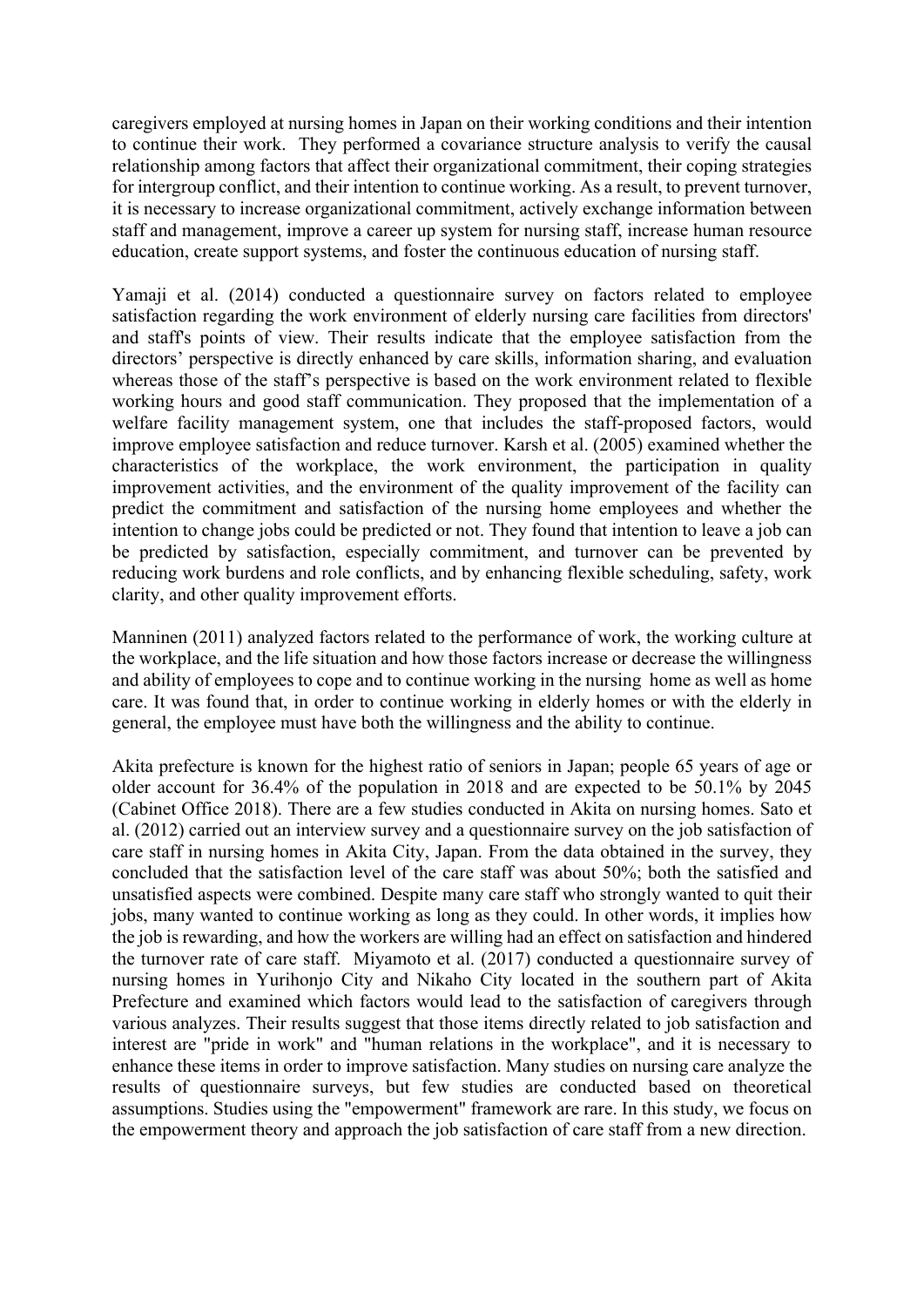## **2. Research Model**

A previous work (Miyamoto et al. 2017) concluded that pride in work and human relationships in the workplace were related to job satisfaction. In this study, we interpret that pride in work is an intrinsic value inside the staff, while human relationships at work is an extrinsic value. The former is defined as "intrinsic empowerment" in which the staff generates power internally, and the latter is defined as "extrinsic empowerment" in which the staff generates power due to the influence of the external environment. In the case of endogenous values, in addition to pride in work, one's position in the workplace and the growth of one's position are also included. This study analyses not only job satisfaction, but also the willingness to continue working. Fig. 1 shows the research framework of this study.

Based on the research model, the following four hypotheses are posited.

- **H1**: Intrinsic empowerment will affect job satisfaction.
- **H2**: Extrinsic empowerment will affect job satisfaction.
- **H3**: Intrinsic empowerment will affect employee's will to continue working.
- **H4**: Extrinsic empowerment will affect employee's will to continue working.



#### **3. Methods**

Those who are working in "Visiting care," "Daycare," "Short-stay care," "Group home for dementia," "Special home for the elderly care," in the entire Akita prefecture were invited to participate in the overall study of job satisfaction of nursing/caregiving staff. A mail questionnaire survey, a 5-point Likert scale questionnaire from "Strongly Disagree" on one end to "Strongly Agree" on the other with "Neither Agree nor Disagree" in the middle, was used to gather data. The survey was conducted from June to July 2016. A list of designated long-term care insurance-based nursing homes, available at Akita Prefecture HP (the most recent list is available as of April 1, 2019) was used to compile a list of nursing homes in the areas.

Table 2: What Kind of Nursing Care Facilities Have You Experienced So Far?  $(1)$   $(1)$   $(1)$   $(1)$ 

| (Muillipie Allswers Allowed) |          |                     |     |          |              |        |  |  |  |  |
|------------------------------|----------|---------------------|-----|----------|--------------|--------|--|--|--|--|
|                              |          |                     |     | Group    | Special home |        |  |  |  |  |
| In-home                      | Visiting | Day care Short stay |     | home for | for the      | Others |  |  |  |  |
|                              |          |                     |     | dementia | elderly      |        |  |  |  |  |
| 40                           | 76.      | 287                 | 263 | 193      | 376          | 195    |  |  |  |  |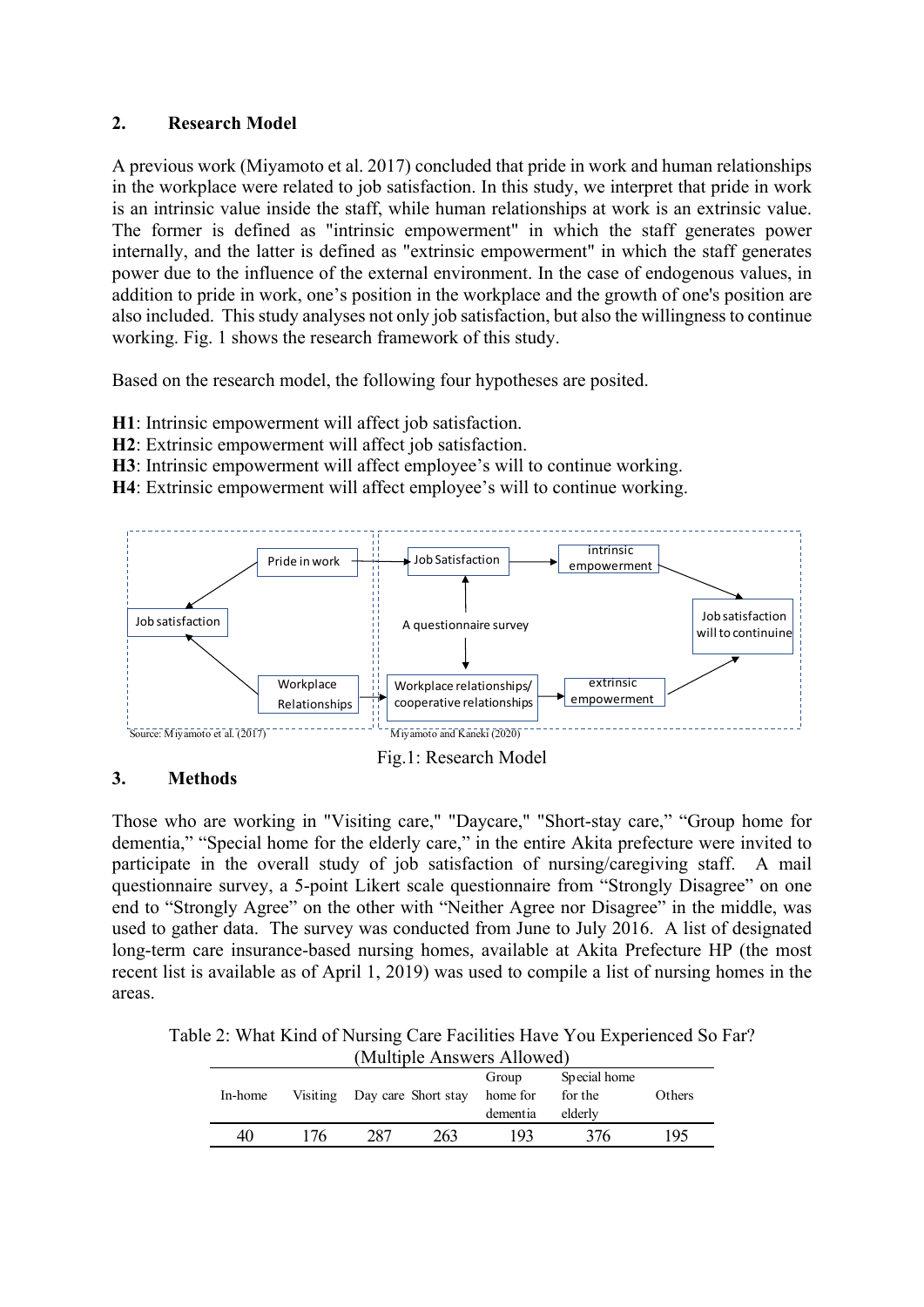The survey was sent to 674 care facilities of various types with 11,229 nurses and caregivers in Akita and amassed 934 valid responses (8.32% response rate) from 71 care facilities. The number of respondents for different types of nursing care facilities they have experienced is shown in Table 2.

Based on previous studies in nursing care, we have designed a list of survey questionnaires. The questionnaire is divided into four sections: 1) the work state and qualification, 2) the salary, 3) the human relations, and 4) the rewarding of work.

Descriptive statistics are shown in Table 3. There are more female employees than male in this sample. As for the age structure of care workers, most of the respondents in this study are in their 20s to 50s, while few respondents are in their 10s and over 60s. In national statistics for caregivers (Nursing Care Labor Stability Center 2017), most of them are 30 to 40 years old for care staff (facility), but about 30% of home care workers (visiting care) are 60 years old or older. By gender, the proportion of female caregivers and visiting caregivers is higher, with males under 40 being theminority, while females aged 40 and over make up the majority. The age and gender structures in this study are somewhat similar in proportion to the national statistics.

Fig. 2 shows the percentage of employees by facilities. It shows that the percentage of "fulltime employees" in a special home for the elderly care and group homes exceeds 80%, whereas the percentage of a part-timer in visiting care and day services is large.

It is due to that the contents of the service provision of visiting care and day services. The visiting care service requires visits to the user's home on fixed days in a month. Day service's main purpose is maintenance and improvement of physical function, perform function training, and interact with other people so that those who are certified as requiring nursing care can continue living at home. There are more part-timers in these services who receive the more flexible working schedule.

# **4. Results**

# **4.1. Correlation Analysis**

First, a correlation analysis on variables—job satisfaction, willingness to continue working, intrinsic empowerment, and extrinsic empowerment—is performed. Intrinsic empowerment is defined as "self-growth", "appreciation from elderlies" and "own position in challenge for work", (?) and extrinsic empowerment is defined as "relations in the workplace", "cooperative relations with superior and colleague", "relations with elderlies" and "relations with elderlies' families", and "work itself."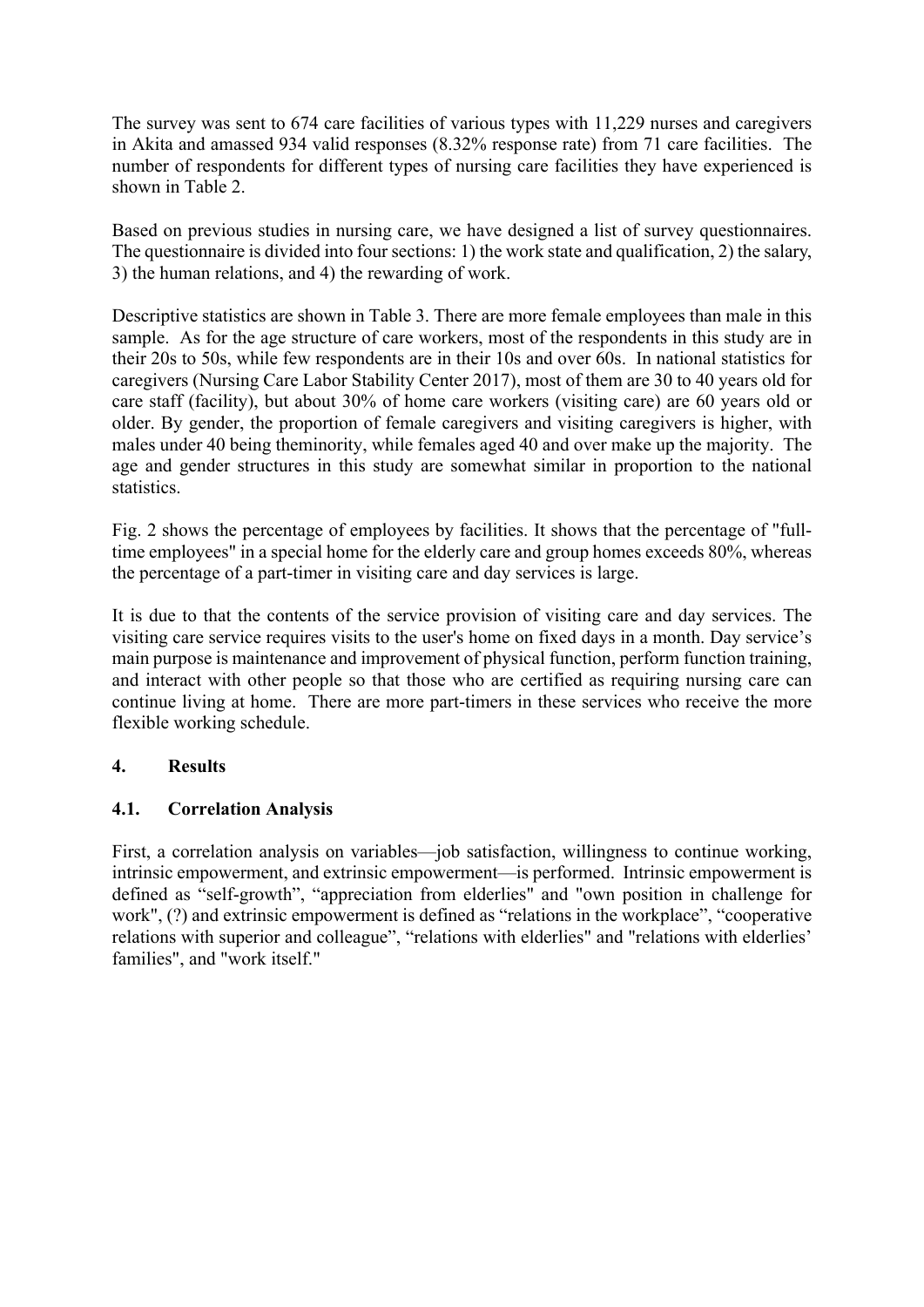| Akita Survey    | <b>National Statistics</b><br>$(\%)$ as of 2017 |                            |          |  |  |
|-----------------|-------------------------------------------------|----------------------------|----------|--|--|
|                 |                                                 | <b>Facilities</b> Visiting |          |  |  |
| <b>Male</b>     | 229                                             | 24.0%                      | 9.5%     |  |  |
| Female          | 680                                             | 73.3%                      | 87.8%    |  |  |
| Unknown         | 25                                              |                            |          |  |  |
| Total           | 934                                             |                            |          |  |  |
| 10s             | 12                                              | 0.7%                       | 0.2%     |  |  |
| 20s             | 160                                             | 15.0%                      | 4.0%     |  |  |
| 30s             | 238                                             | 22.9%                      | $10.1\%$ |  |  |
| 40s             | 218                                             | 24.1%                      | 19.6%    |  |  |
| 50s             | 203                                             | 19.9%                      | 25.3%    |  |  |
| 60s             | 81                                              | 13.5%                      | 29.7%    |  |  |
| 70s             | 5                                               | 2.5%                       | 8.7%     |  |  |
| Unknown         | 17                                              |                            |          |  |  |
| Permanent staff | 632                                             |                            |          |  |  |
| Temporary staff | 9                                               |                            |          |  |  |
| Part-time       | 147                                             |                            |          |  |  |
| Fixed-term      | 58                                              |                            |          |  |  |
| Others          | 131                                             |                            |          |  |  |
| Unknown         | 49                                              |                            |          |  |  |

#### Table 3: Descriptive Statistics



Fig. 2: Percentage of Employees by Facilities

Note that "job satisfaction", "willingness to continue working", and variables for extrinsic empowerment are five-point Likert-type scales, and variables for the intrinsic empowerment are dummy variables. After omitting 18 responses that did not answer their attributes, 916 responses (114 visiting, 175 day-service, 136 short stays, 125 group homes, and 366 specialties) are used for the analysis.

Table 4 contains the Pearson correlation coefficient between all pairs of nineteen variables including different types of facilities with the two-tailed significance of these coefficients. Most of the variables correlate fairly well, except those with "Reward: Salary", and are statistically significant, and none of the correlation coefficients are particularly large; therefore, multicollinearity is not a problem for this data. Since correlation coefficients of "Reward: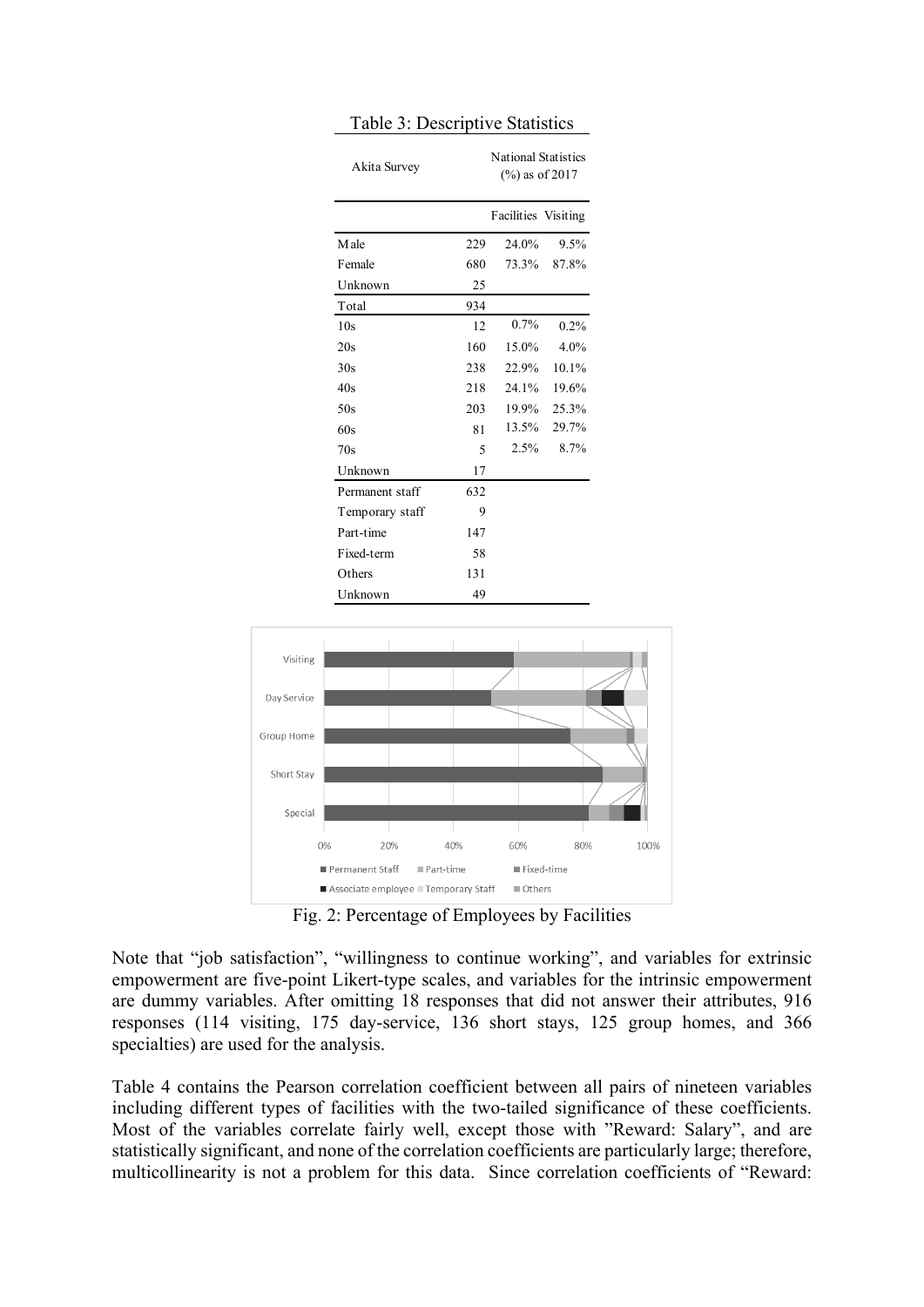Salary" with other variables have a small coefficient and seem insignificant, we omit it from our analysis According to the latest private salary survey conducted by the National Tax Agency in September 2018 (the latest in fiscal 2017), the annual salary of those who worked throughout the year was 4.32 million yen, which increased by 2.5% (National Tax Agency 2018). The average annual salary in the nursing care industry for employees working for general nursing care companies is said to be around 3.1 million yen, which is lower than the national average. The respondents seem to rate poorly on "Reward: Salary."

According to the correlation analysis, there are few significant correlation coefficients for intrinsic empowerment and few variables correlate with "job satisfaction," while extrinsic empowerment has a stronger relationship with "job satisfaction."

|                         |                        |                      |                       |                       |                       |                                                    |                      |                      |                       |                      |                       | rewards                                  |                     |                 |                       |                     |                       |                       |                       |
|-------------------------|------------------------|----------------------|-----------------------|-----------------------|-----------------------|----------------------------------------------------|----------------------|----------------------|-----------------------|----------------------|-----------------------|------------------------------------------|---------------------|-----------------|-----------------------|---------------------|-----------------------|-----------------------|-----------------------|
|                         | satisfac continu       |                      | recom-<br>men-        | turn-                 | salary                | relation coopera relation relation rewards rewards |                      |                      |                       |                      |                       |                                          |                     | rewards rewards | day                   | group               | short                 | Special               | visiting              |
|                         | -tion                  | -ation               | dation                | over                  |                       | ships                                              | tion                 | elderly              |                       |                      |                       | _family growth _salary _applic<br>iation | _status             | _work           | service               | home                | stay                  | _care                 | _care                 |
| satisfaction            |                        | $.191$ <sup>**</sup> | $.426$ **             | $-.086$ **            | $.526$ **             | .473**                                             | .484**               | $.513$ **            | $.355$ **             | .059                 | $-.038$               | $.125$ **                                | $-.006$             | .049            | $-.076$ <sup>*</sup>  | .065                | $-.035$               | $-0.019$              | $.088**$              |
| willingness to continue | $.191$ <sup>**</sup>   |                      | $.159**$              | .260                  | $.172$ **             | $.282$ **                                          | $.317$ **            | .261                 | $.272$ **             | .040                 | .041                  | $.099***$                                | $-0.012$            | .023            | $-.130$ <sup>**</sup> | .008                | $-.005$               | $.108^{**}$           | $-.008$               |
| recommendation          | .426                   | $.159**$             |                       | $-.149$ <sup>**</sup> | .387**                | $.334$ <sup>*</sup>                                | $.342$ **            | $.375$ **            | $.351$ **             | .103                 | $-.090]$              | $126$ **                                 | $-.004$             | 101             | $-.030$               | $-0.015$            | .002                  | $-.063$               | $.142$ <sup>**</sup>  |
| turnover                | $-0.086$ <sup>**</sup> | $.260$ <sup>**</sup> | $-.149$ <sup>**</sup> |                       | $-.087$ <sup>**</sup> | $-.014$                                            | .033                 | .008                 | $.101$ **             | $-.051$              | $.099**$              | .062                                     | $-.020$             | $-.069"$        | $-.150$ <sup>**</sup> | $-.011$             | .021                  | $.128**$              | $-.022$               |
| salary                  | .526                   | .172                 | .387                  | $-.087$ <sup>**</sup> |                       | .382**                                             | $.425$ **            | $.392$ **            | $.314$ <sup>**</sup>  | .059                 | $-.031$               | $.130^{**}$                              | $-.046$             | .061            | $-.116$               | .010                | $-065$                | .023                  | $.163$ <sup>**</sup>  |
| relationships           | $.473$ **              | $.282$ **            | $.334**$              | $-.014$               | $.382**$              |                                                    | $.689^{**}$          | $.589^{**}$          | $.426^{44}$           | $.100^{44}$          | $-.051$               | $.154$ **                                | .040                | .048            | $-.116$ <sup>**</sup> | $.093**$            | .038                  | $-.037$               | .057                  |
| cooperation             | .484                   | .317                 | $.342$ <sup>**</sup>  | .033                  | $.425$ **             | $.689^{**}$                                        |                      | .586                 | $.413$ <sup>**</sup>  | .095                 | $-.086$               | $.122$ <sup>**</sup>                     | $-.029$             | .090            | $-.184]$              | $.078$ <sup>*</sup> | .012                  | .038                  | .069                  |
| relations user          | $.513$ **              | 261                  | $.375$ **             | .008                  | .392**                | $.589$ <sup>**</sup>                               | $.586^{**}$          |                      | .533**                | $.110^{44}$          | $-.064$               | $.193$ <sup>**</sup>                     | .018                | .082            | $-.107$ <sup>**</sup> | $-.011$             | $-.003$               | .057                  | .057                  |
| relations family        | $.355$ **              | 272                  | 351"                  | $.101$ <sup>**</sup>  | $.314$ <sup>-1</sup>  | .426                                               | $.413$ <sup>**</sup> | .533**               |                       | .061                 | $-.039$               | $.166$ <sup>**</sup>                     | .001                | .110            | $-.107$ <sup>**</sup> | .016                | $-.053$               | $.080$ <sup>*</sup>   | .049                  |
| rewards growth          | .059                   | .040                 | $103$ <sup>**</sup>   | $-.051$               | .059                  | $.100$ <sup>**</sup>                               | $.095$ **            | $.110^{**}$          | .061                  |                      | $-.064$               | $-.231$ <sup>**</sup>                    | .028                | $-.078$         | $-.009$               | .030                | .016                  | $-.004$               | $-.033$               |
| rewards salary          | $-.038$                | .041                 | $-.090$ <sup>**</sup> | $.099**$              | $-.031$               | $-.051$                                            | $-.086"$             | $-.064$              | $-.039$               | $-.064$              |                       | $-.154"$                                 | .068"               | $-.076"$        | $-.031$               | $-.044$             | $-.027$               | $.108***$             | $-.049$               |
| rewards appliciation    | $125$ <sup>**</sup>    | 099                  | .126                  | .062                  | $.130^{**}$           | .154                                               | $.122$ <sup>*</sup>  | $.193$ <sup>**</sup> | .166                  | $-.231$              | $-.154$ <sup>**</sup> |                                          | $-.038$             | $-349$          | .015                  | $-.023$             | .031                  | $-.044$               | .038                  |
| rewards status          | $-.006$                | $-.012$              | $-.004$               | $-.020$               | $-.046$               | .040                                               | $-.029$              | .018                 | .001                  | .028                 | $.068^{\degree}$      | $-.038$                                  |                     | $-.011$         | $-.016$               | $-.037$             | $-.006$               | $.067$ <sup>*</sup>   | $-.035$               |
| rewards work            | .049                   | .023                 | .101                  | $-.069$               | .061                  | .048                                               | $.090^{**}$          | .082                 | $.110^{-}$            | $-.078$ <sup>*</sup> | $-.076$ <sup>*</sup>  | $-.349$ <sup>**</sup>                    | $-.011$             |                 | $-.102$ **            | .031                | .023                  | .004                  | .058                  |
| day service             | $-076$                 | $-130^{7}$           | $-.030$               | $-.150$               | $-116$                | $-116$                                             | $-.184]$             | $-.107$              | $-.107$ <sup>**</sup> | $-.009$              | $-.031$               | .015                                     | $-.016$             | $-102$          |                       | $-193$ **           | $-.203$               | $-396$                | $-.183$ <sup>**</sup> |
| group home              | .065                   | .008                 | $-.015$               | $-.011$               | .010                  | $.093**$                                           | .078"                | $-.011$              | .016                  | .030                 | $-.044$               | $-.023$                                  | $-.037$             | .031            | $-.193$ <sup>**</sup> |                     | $-.166$ <sup>**</sup> | $-324$                | $-.150$ <sup>**</sup> |
| short stay              | $-.035$                | $-.005$              | .002                  | .021                  | $-.065$               | .038                                               | .012                 | $-.003$              | $-.053$               | .016                 | $-.027$               | .031                                     | $-.006$             | .023            | $-.203$ <sup>*</sup>  | $-166$              |                       | $-341$                | $-.157$ <sup>**</sup> |
| Special care            | $-.019$                | $.108***$            | $-.063$               | $.128**$              | .023                  | $-.037$                                            | .038                 | .057                 | .080"                 | $-.004$              | .108                  | $-0.044$                                 | $.067$ <sup>*</sup> | .004            | $-.396$               | $-.324$ $-.341$     |                       |                       | $-.308$ **            |
| visiting care           | $.088***$              | $-.008$              | $.142$ <sup>**</sup>  | $-.022$               | $.163$ **             | .057                                               | $.069$ <sup>-1</sup> | .057                 | .049                  | $-.033$              | $-.049$               | .038                                     | $-.035$             | .058            | $-.183$ <sup>*</sup>  | $-150$ $-157$       |                       | $-.308$ <sup>**</sup> |                       |

Table 4: Correlation Analysis

\*\*. Correlation is significant at the 0.01 level (2-tailed). \*. Correlation is significant at the 0.05 level (2-tailed).

## **4.2. Multiple Regression Analyses**

#### **4.2.1. Job Satisfaction**

Multiple regression analysis is used to explain the relationship between the dependent variable, "job satisfaction", and the independent variables, such as "human relationships in the workplace", "cooperative relationships between bosses and colleagues", "human relationships with users (elderlies)", "human relationships with user (elderlies') families", "own growth," "appreciation received," "status within the facilities," and "work itself". The multiple linear regression equation is as follows:

$$
y_i = b_0 + b_1 x_1 + b_2 x_2 + \dots + b_p x_p \qquad (1)
$$

where  $y_i$  is the predicted or expected value of the dependent variable,  $x_i$  through  $x_p$  are  $p$ distinct independent or predictor variables,  $b_0$  is the value of  $y_i$  when all of the independent variables  $(x_i$  through  $x_n$ ) are equal to zero, and  $b_1$  through  $b_n$  are the estimated regression coefficient.

Multiple regression analyses are performed for each type of facility; "Visiting care," "Daycare," "Short-stay care," "Group home for dementia," "Special home for the elderly care," and female/male. The results are shown in Table 5.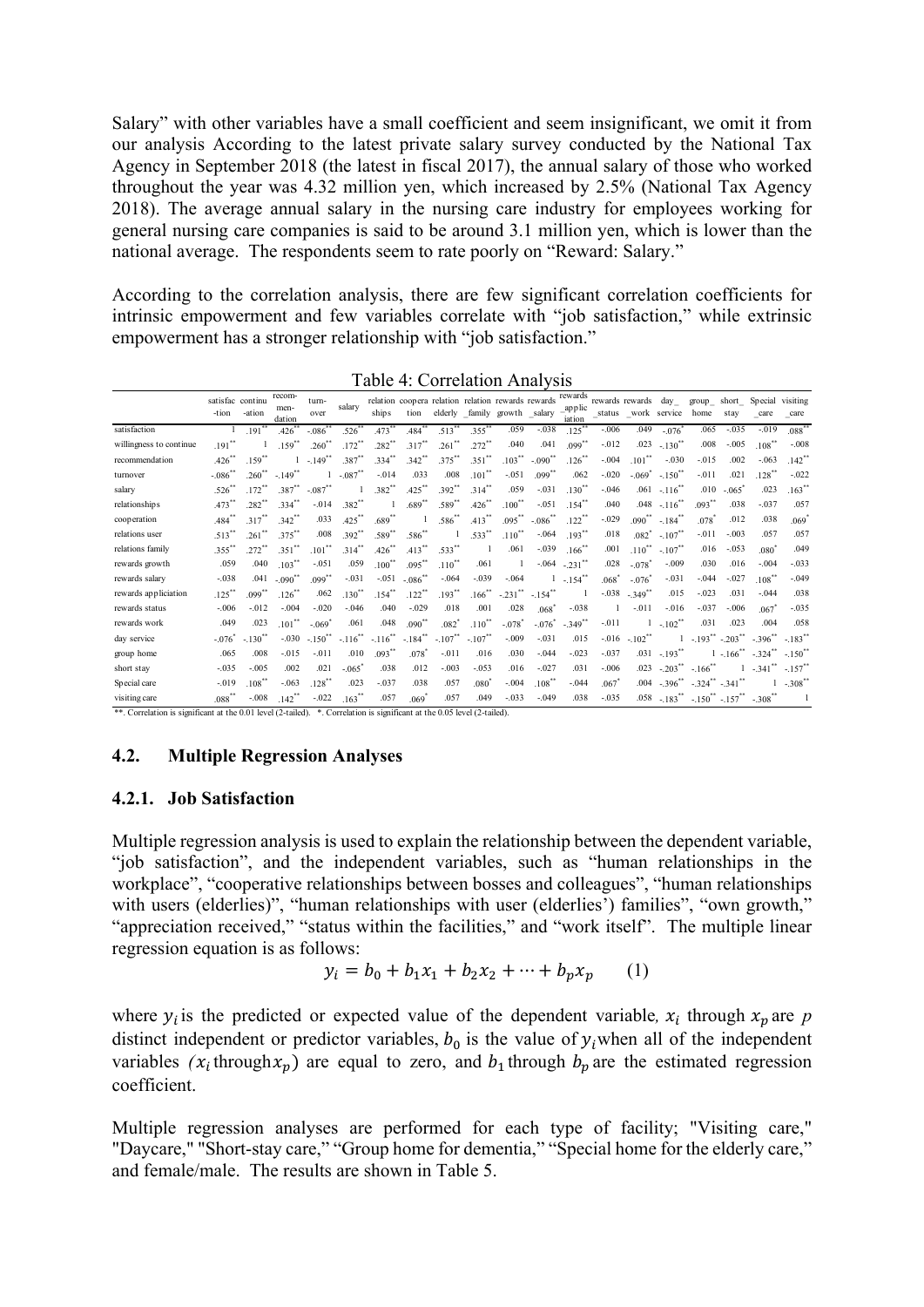R-squared, a measure of explanatory power, values from 22% to 52%. R-squared is used to interpret when the observations are randomly sampled from a well-defined population. Whether a given R-squared is considered to be large or small depends on the context of the study. A social-scientific study might consider an R square of 0.30 to be large, whereas a physic study might consider an R square of 0.98 to be small. In other words, in some fields, R-square is typically higher, because it is easier to specify complete, well-specified models. But in the social sciences, where it is hard to specify such modes, low R-square values are often expected (Neter, et al 1996).

# **4.2.1.1. The Overall Result**

The result overall (including all respondents in the survey) shows "human relationships in the workplace", "cooperative relationships with bosses and colleagues", "human relationships with users (elderlies)", "human relationships with user (elderlies') families" are positive and statistically significant, while "own growth," "status within the facilities" and "work itself" are negative and not significant. "Appreciation received" is positive but weak and not significant. The overall result implies that human relationships-related variables (human relationships in the workplace, with elderly, with elderlies' families, cooperative relationships with bosses and colleagues, *i.e.*, extrinsic empowerment), are highly related to their job satisfaction.

# **4.2.1.2. Different Types of Care Services**

"Human relationships with users (elderlies)" are positive and statistically significant for every type of service. It implies that people who work for the nursing care services gain satisfaction from their relationship with elderlies.

| a. Dependent variable, satisfaction |                |            |                   |            |                   |                |
|-------------------------------------|----------------|------------|-------------------|------------|-------------------|----------------|
|                                     | Overall        | Day care   | Group Home        | Short Stay | Special           | Visiting       |
| (Constant)                          | $0.338**$      | .168       | $0.926*$          | .163       | .318              | .769           |
| relations work                      | $0.177***$     | .132       | .183              | $0.418***$ | $0.149**$         | $-.006$        |
| cooperative_relations               | $0.203***$     | $0.283**$  | $0.245**$         | $-.008$    | $0.199***$        | .128           |
| relations_elderly                   | $0.313***$     | $0.286**$  | $0.350***$        | $0.2310**$ | $0.253***$        | $0.590***$     |
| relations family                    | $0.082*$       | .043       | $-.150$           | $0.207*$   | $0.191***$        | $-.038$        |
| rewards growth                      | $-.017$        | .235       | $-.183$           | $-.120$    | .016              | .047           |
| rewards appreciation                | .033           | .340       | $-.004$           | .015       | $-.149$           | .250           |
| rewards status                      | $-.167$        | $2.599**$  |                   | $-.071$    | $-.466$           |                |
| rewards_work                        | $-.007$        | .109       | .153              | $-.161$    | .005              | $-.226$        |
| $\mathsf{R}$                        | $.574^{\circ}$ | $.718^{a}$ | .546 <sup>a</sup> | $.634^{a}$ | .478 <sup>a</sup> | $.568^{\circ}$ |
| R-Squared                           | .329           | .516       | .298              | .402       | .228              | .323           |
| n                                   | 916            | 175        | 125               | 136        | 366               | 114            |

Table 5: Multiple Regression Analyses: Job Satisfaction a. Dependent Variable: satisfaction

a. Predictors: (Constant), rewards\_work, cooperative\_relations, rewards\_growth, relations\_family, relations elderly, rewards appreciation, relations work.

\*\*\* significant at 0.01, \*\* significant at 0.05, \* significant at 0.10

As for "human relationships in the workplace," the results from those who work for a short stay and special home for the elderly care are positive and statistically significant. As for "cooperative relationships between bosses and colleagues," those for daycare service, group home, and special home for the elderly care are positive and significant, while that of short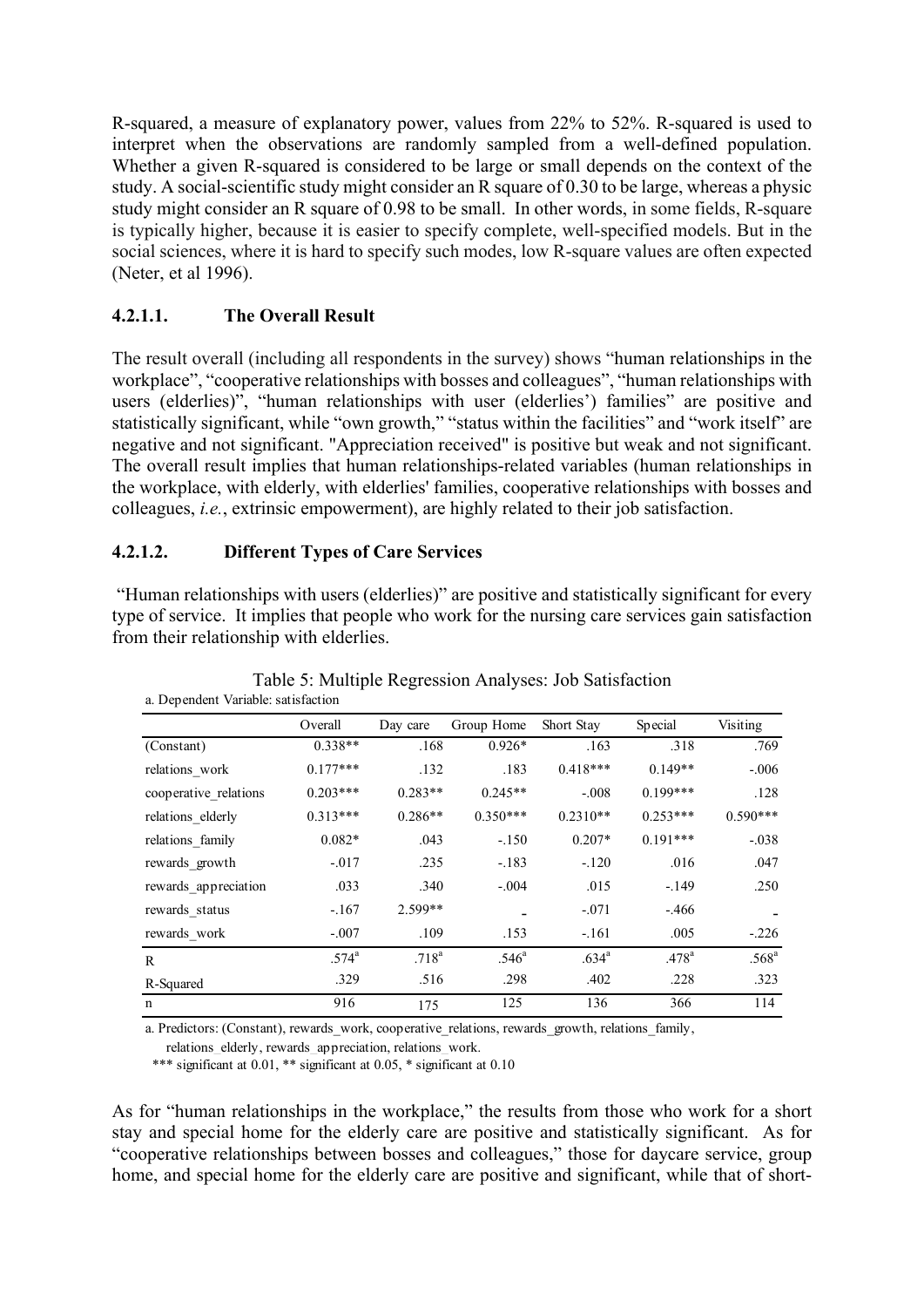stay is negative and not significant, and that of visiting care is positive but not significant. For "human relationships with user (elderlies') families", the results from those who work for a special home for elderly care and short stay are positive and significant.

For the "intrinsic empowerment" in which the staff generates power internally, only "status within the facilities" for daycare service is positive and significant.

# **4.2.2. Willingness to Continue Working**

Next, a multiple regression analysis is used to explain the relationship between the dependent variable, "willingness to continue working" and the independent variables; "human relationships in the workplace", "cooperative relationships between bosses and colleagues", "human relationships with users (elderlies)", "human relationships with user (elderlies') families", "own growth," "appreciation received," "status within the facilities," and "work itself." Multiple regression analyses are performed for each type of facility; "Visiting care," "Daycare," "Short-stay care," "Group home for dementia," "Special home for the elderly care," and female/male. The results are shown in Table 5.

# **4.2.2.1. The Overall Result**

The result overall (including all respondents in the survey) shows "cooperative relationships with bosses and colleagues" and "human relationships with user (elderlies') families" are positive and statistically significant. The overall result implies that "cooperative relationships with bosses and colleagues" and "human relationships with user (elderlies') families", ( *i.e.*, extrinsic empowerment), are highly related to their willingness to continue working.

# **4.2.2.2. Different Types of Care Services**

The relationship between willingness to continue working and "cooperative relationships with bosses and colleagues" are positive and statistically significant for those who work for daycare services, group homes, and short stays. "Human relationships with user (elderlies') families" and willingness to continue working are positive and statistically significant for daycare service. "Appreciation received," considered as the "intrinsic empowerment", has a positive and significant relationship with willingness to continue working for daycare service. For visiting care (in-house support care) service, the relationship between "work itself" and willingness to continue working is negative and statistically significant. There are no significant factors are found for respondents working at "Special home for the elderly care."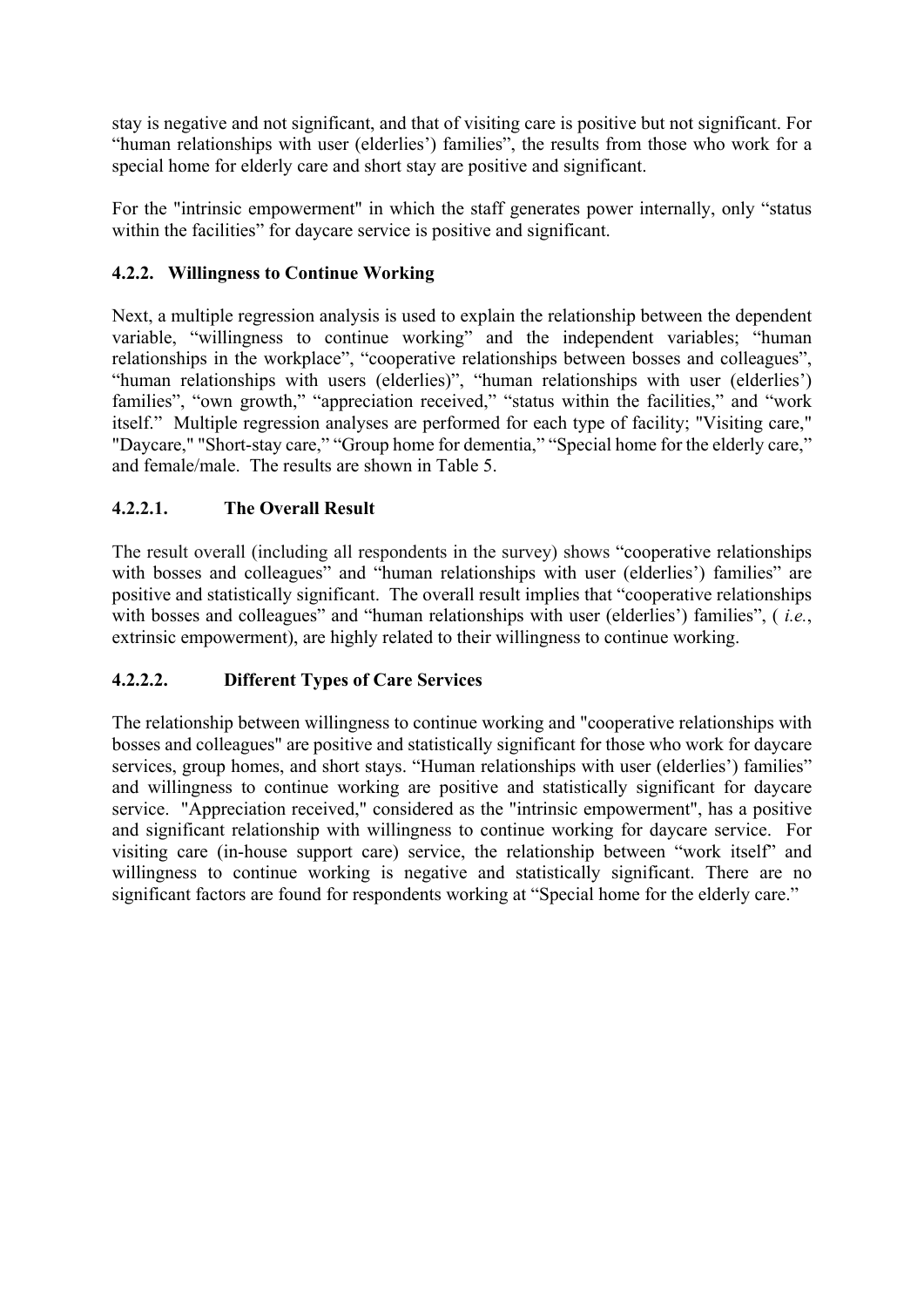|                       | Overall           | Day care       | Group Home        | Short Stay        | Special           | Visiting          |
|-----------------------|-------------------|----------------|-------------------|-------------------|-------------------|-------------------|
| (Constant)            | 2.938***          | $0.952***$     | 4.784***          | $3.275***$        | $4.343***$        | $5.379***$        |
| relations work        | .085              | $0.247*$       | $-.062$           | $-.053$           | .041              | .064              |
| cooperative relations | $0.215***$        | $0.387***$     | $0.296**$         | $0.452***$        | .011              | $-.245$           |
| relations elderly     | .028              | $-219$         | $-.112$           | $-169$            | .062              | $0.318**$         |
| relations family      | $0.199***$        | $0.498***$     | $-.158$           | .139              | .119              | $-.128$           |
| rewards growth        | .043              | .148           | .254              | $-.056$           | $-.168$           | $-.076$           |
| rewards appreciation  | .115              | $1.053***$     | $-.262$           | .131              | $-.059$           | $-.536$           |
| rewards_status        | $-.137$           | $-.690$        |                   | $-433$            | $-.220$           |                   |
| rewards_work          | $-.002$           | .418           | .099              | .297              | $-.168$           | $-0.747**$        |
| R                     | .360 <sup>a</sup> | $.776^{\rm a}$ | .360 <sup>a</sup> | .362 <sup>a</sup> | .151 <sup>a</sup> | .300 <sup>a</sup> |
| R-Squared             | .129              | .602           | .129              | .131              | .023              | .090              |
| n                     | 916               | 175            | 125               | 136               | 366               | 114               |

Table 5: Multiple Regression Analyses: Willingness to Continue Working a. Dependent Variable: willingness to continue working

a. Predictors: (Constant), rewards\_work, cooperative\_relations, rewards\_growth, relations\_family,

relations elderly, rewards appreciation, relations work.

\*\*\* significant at 0.01, \*\* significant at 0.05, \* significant at 0.10

The Followings are the results of the hypotheses.

**H1**: There are weak mix results between factors in intrinsic empowerment and job satisfaction, but "status within the facilities" for daycare service is positive and significant.

**H2**: There are positive and significant relationships between factors in extrinsic empowerment and job satisfaction.

**H3**: There are weak mix results between factors in intrinsic empowerment and employee's willingness to continue working, but "appreciation received" for daycare service is positive and significant.

**H4**: There are mixed results between factors in extrinsic empowerment and employee's willingness to continue working. "Cooperative relationships with bosses and colleagues" and "human relationships with user (elderlies') families" are positive and statistically significant except "special home for the elderly care" which is positive but not significant. "Human relationships with user (elderlies') families" are only positive and significant for those who work in visiting care services.

#### **Conclusion**

Comparing the results of different types of nursing care facilities shows that factors that affect "job satisfaction" and "willingness to continue working" are different as each type of facility provides its own work style and work content. For the overall respondents, factors in the extrinsic empowerment effect on both job satisfaction and willingness to continue working are positive and significant. Notably, every factor in the extrinsic empowerment is affecting job satisfaction, and "cooperative relationships between bosses and colleagues" and "human relationships with user (elderlies') family" affect the willingness to continue working.

As far as respondents working for day service are concerned, "appreciation received", one of the intrinsic empowerments, is also affecting both job satisfaction and willingness to continue working.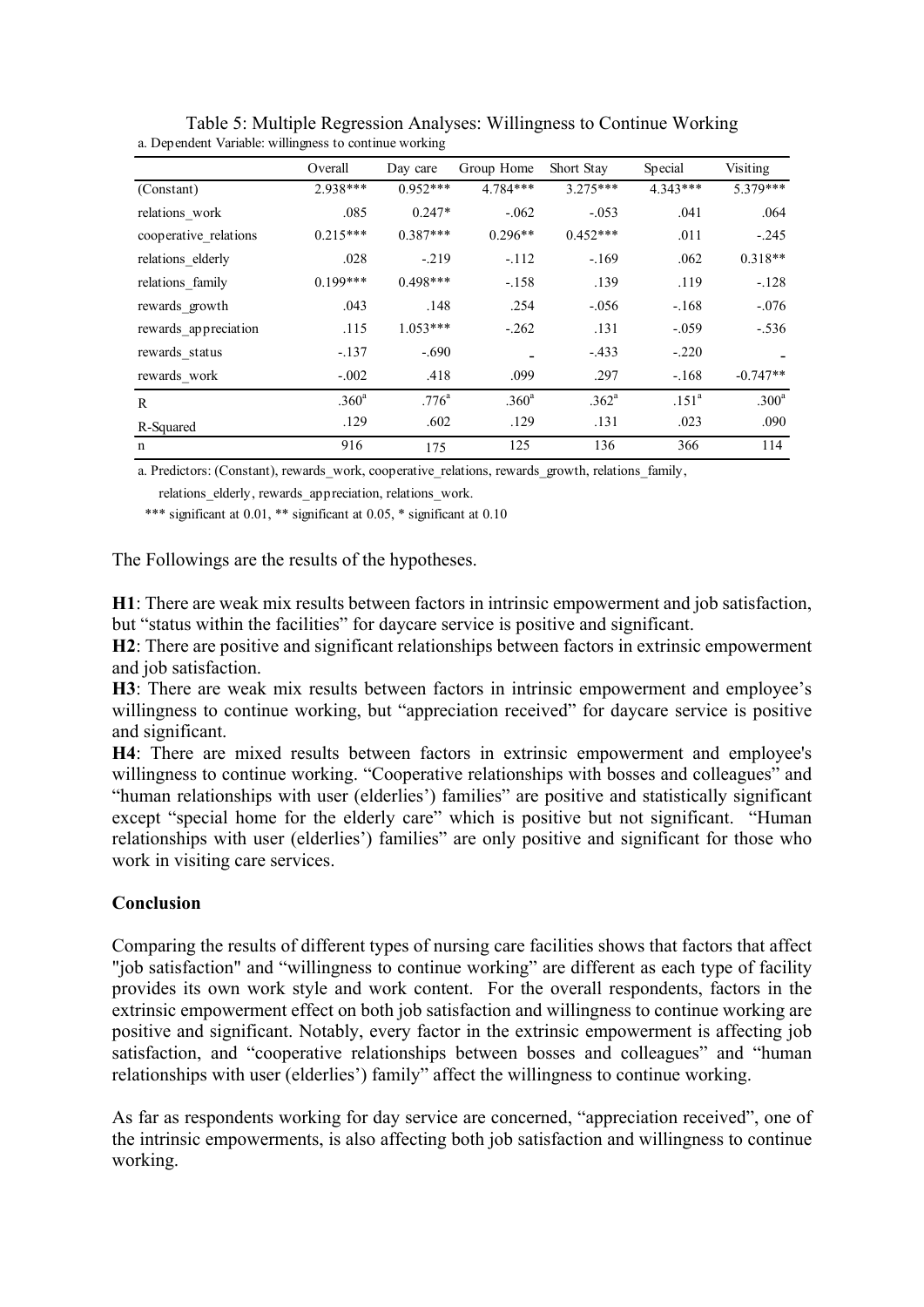A daycare service for elderlies is a planned program of activities in a professional care setting designed for elderlies who require supervised care during the day. Adult daycare centers enable seniors to socialize and enjoy planned activities in a group setting, while still receiving needed health services. At the same time, they offer family caregivers respite from caregiving duties while knowing that their elderly family is in a safe place. Those who are classified into nursing care levels 1 through 5 are eligible to receive that service. According to the survey conducted by the Ministry of Health, Labor and Welfare (2018), the proportion of the recipients of daycare service for the April 2018 examination by nursing care status category, the total of "need for nursing care level 1" to "need for nursing care level 3" accounts for more than 80% of the total. Thus, those elderlies, especially those who require lower levels of nursing care, can communicate with other people, nurses, and caregivers, and be able to show their appreciation. Expressing gratitude "builds a bridge to other people and invites them to cross it" (Felps 2017), which might lead to further job satisfaction of employees and willingness to continue working. Since "cooperative relationships between bosses and colleagues" affect both job satisfaction and willingness to continue working, it is necessary to work closely with staff to enhance job satisfaction and reduce turnover.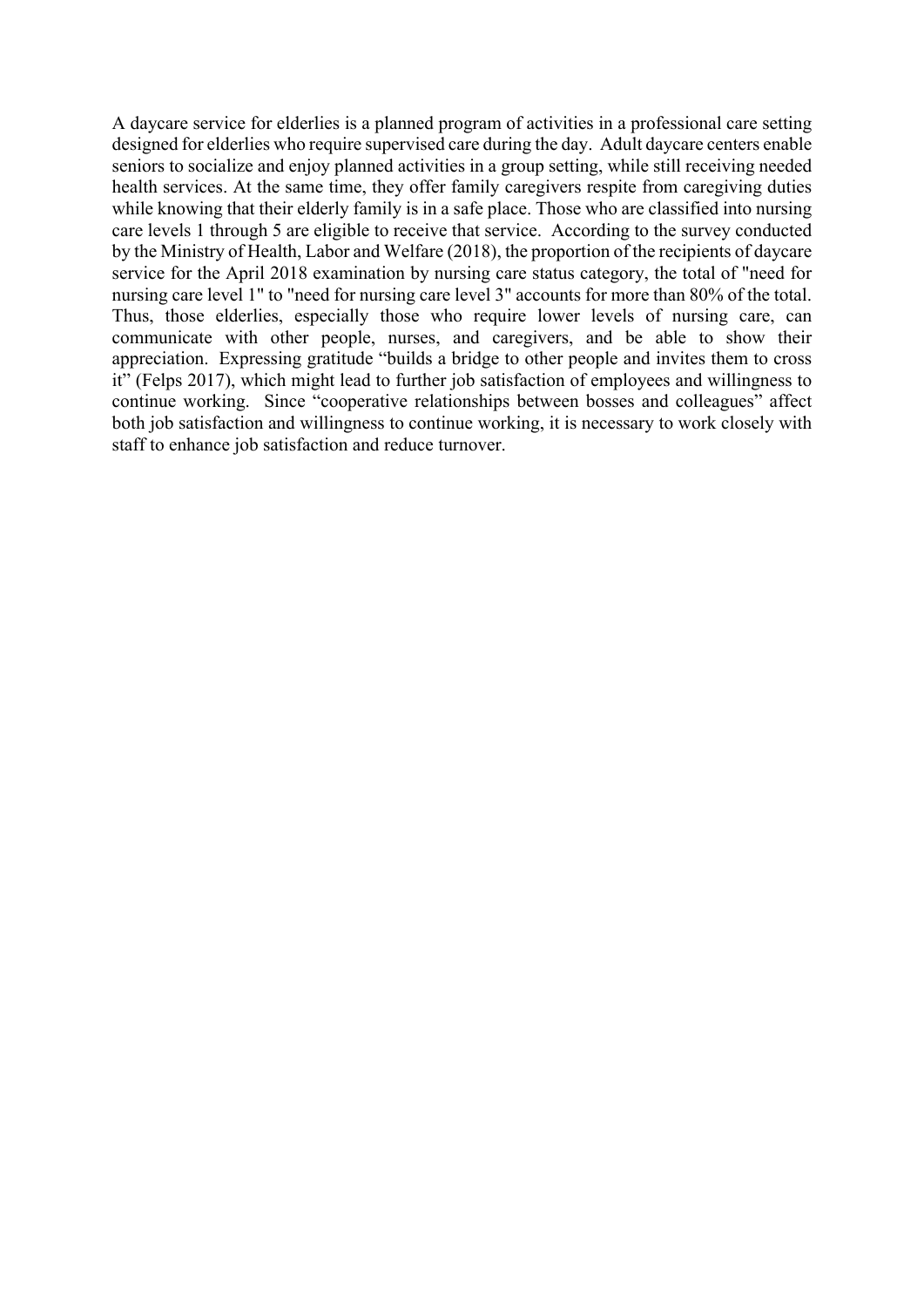#### **References**

- Byron, K., & Khazanchi, S. (2012). Rewards and Creative Performance: A Meta-Analytic Test of Theoretically Derived Hypotheses. Psychological Bulletin, 138(4), 809–830. http://doi.org/10.1037/a0027652
- Cabinet Office (2018). White Paper on Aging Society 2019 Edition, Retrieved from https://www8. cao.go.jp/kourei/whitepaper/w-2019/html/zenbun/ index.html on February 13, 2020. (original in Japanese).
- Campbell, J.C., Ikegami, N., Gibson M.J. (2010). Lessons from Public Long-term care insurance in Germany and Japan, Health Affairs, 29(1), 87-95.
- Deci, E. L., & Ryan, R. M. (1985). Intrinsic Motivation and Self-Determination in Human Behavior. Berlin: Springer Science & Business Media.
- Fang, M., & Gerhart, B. (2012). Does pay for performance diminish intrinsic interest? The International Journal of Human Resource Management, 23(6), 1176–1196. doi:10.1080/09585192.2011.561227
- Felps P. (2017). Discover the Hidden Power of "Thank You." Retrieved from http://www.livehappy.com/practice/ discover-hidden-power-thank-you on March 11, 2020.
- Health and Welfare Bureau for the Elderly, Ministry of Health, Labor and Welfare (2016). Long-Term Care Insurance System of Japan, Retrieved from https://www.mhlw.go.jp/english/policy/care-welfare /care-welfareelderly/dl/ltcisj\_e.pdf on January 31, 2020.
- Herzberg, F., Mausner, B., & Snyderman, B. (1959). The motivation to work (2nd ed.). New York: John Wiley & Sons.
- Kanter R.M. (1977) Men and Women in the Corporation. Basic Books, New York.
- Kanter R.M. (1993) Men and Women of the Corporation, 2nd ed. Basic Books, New York.
- Karsh, B., Booske, B.C & Sainfort, F. (2005). Job and organizational determinants of nursing home employee commitment, job satisfaction and intent to turnover, Ergonomics, 48 (10), 1260-1281.
- Kingston, J. (2011). Contemporary Japan: History, Politics, and Social Change since the 1980s, Wiley-Blackwell.
- Kuvaas, B. (2006). Work performance, affective commitment, and work motivation: The roles of pay administration and pay level. Journal of Organizational Behavior, 27(3), 365–385. doi:10.1002/job.377
- Laschinger H.K., Leiter M., Day A. & Gilin D. (2009). Workplace empowerment, incivility, and burnout: impact on staff nurse recruitment and retention outcomes., Journal of Nursing Management, 17, 302–311.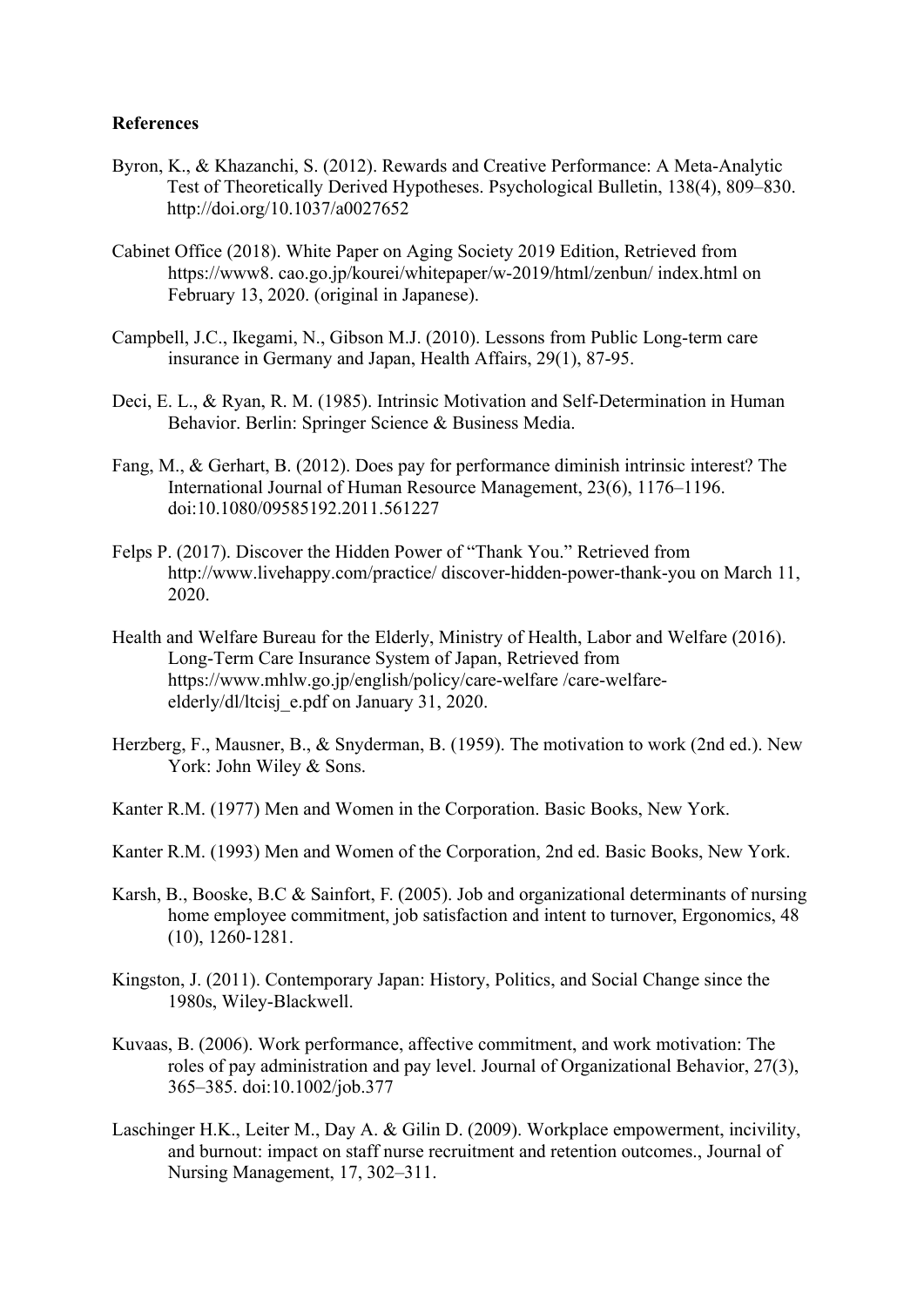- Manninen, O. (2011). Book Work among the Elderly (Ed), Work Life Ability Networks, Tampere Adult Educational Centre, The ISCES Society, Finland; Printing Company Kopijyvä Oy Ltd, Tampere, 9-31.
- Ministry of Health, Labor and Welfare (2018). About Efforts to Secure Welfare and Care Human Resources. Retrieved from https://www.mhlw.go.jp/content/12201000/ 000363270.pdf on January 30, 2020.
- Ministry of Health, Labor and Welfare (2018). Overview of FY2017 Nursing Care Benefit Survey. Retrieved from https://www.mhlw.go.jp/toukei/saikin/hw/kaigo/kyufu/ 17/dl/11.pdf on March 11, 2020. (original in Japanese)
- Ministry of Land, Infrastructure, Transport and Tourism (2018). Current Status and Issues of Elderly Housing with Service. Retrieved from https://www.mlit.go.jp/common/ 001222402.pdf (original in Japanese).
- Maslow, A.H. (1943). A theory of human motivation. Psychological Review, 50(4), 370–396.
- Maslow, A.H. (1971). The farther reaches of human nature. New York: The Viking Press.
- Miyamoto, M. & Kaneki, Y. (2017). The satisfaction of nursing staff in Honjo-Yuri Area, Japan, Akita Prefectural University Web Journal 4, 81-90.
- National Tax Agency (2018). Private salary actual situation statistics findings for 2017. Retrieved from https://www.nta.go.jp/information/release/kokuzeicho/2018/minkan/ index.htm on March 10, 2020.
- Neter, J., Kutner, M., Wasserman, W., Nachtsheim, C. (1996). Applied Linear Statistical Models (4th ed.), New York: McGraw-Hill/Irwin.
- Nursing Care Labor Stability Center (2017). 2017 Care Labor Survey, Retrieved from http://www.kaigo-center.or.jp/report/pdf/h29\_chousa\_roudousha\_toukeihyou.pdf on February 18, 2020.
- Ogata, A., Aida, N. Nagaya, Y. (2015). Preventing Turnover among Care Workers and Nurses in Facilities Covered by Public Aid Providing Long-Term Care to the Elderly, Journal of Japan Academy of Nursing Science, 35(1), 90-100. (original in Japanese).
- Sato, M., Kudo, S. and Miyamoto, M. (2012). A study on IT utilization in nursing homes, Proceedings of the Management Information Society of Japan National Conference, 295-298. (original in Japanese).
- Statistics Bureau of Japan (2018). Population Census, Retrieved from https://www.stat.go.jp/ english/data/kokusei/index.html on January 29, 2020.
- Tamiya, N., Noguchi, H., Nishi, A., Reich, M.R., Ikegami, N., Hashimoto, H., Shibuya, K., I., Campbell, J.C. (2011). Population ageing and wellbeing: lessons from Japan's long-term care insurance policy. The lancet. 378(9797): 24–30.